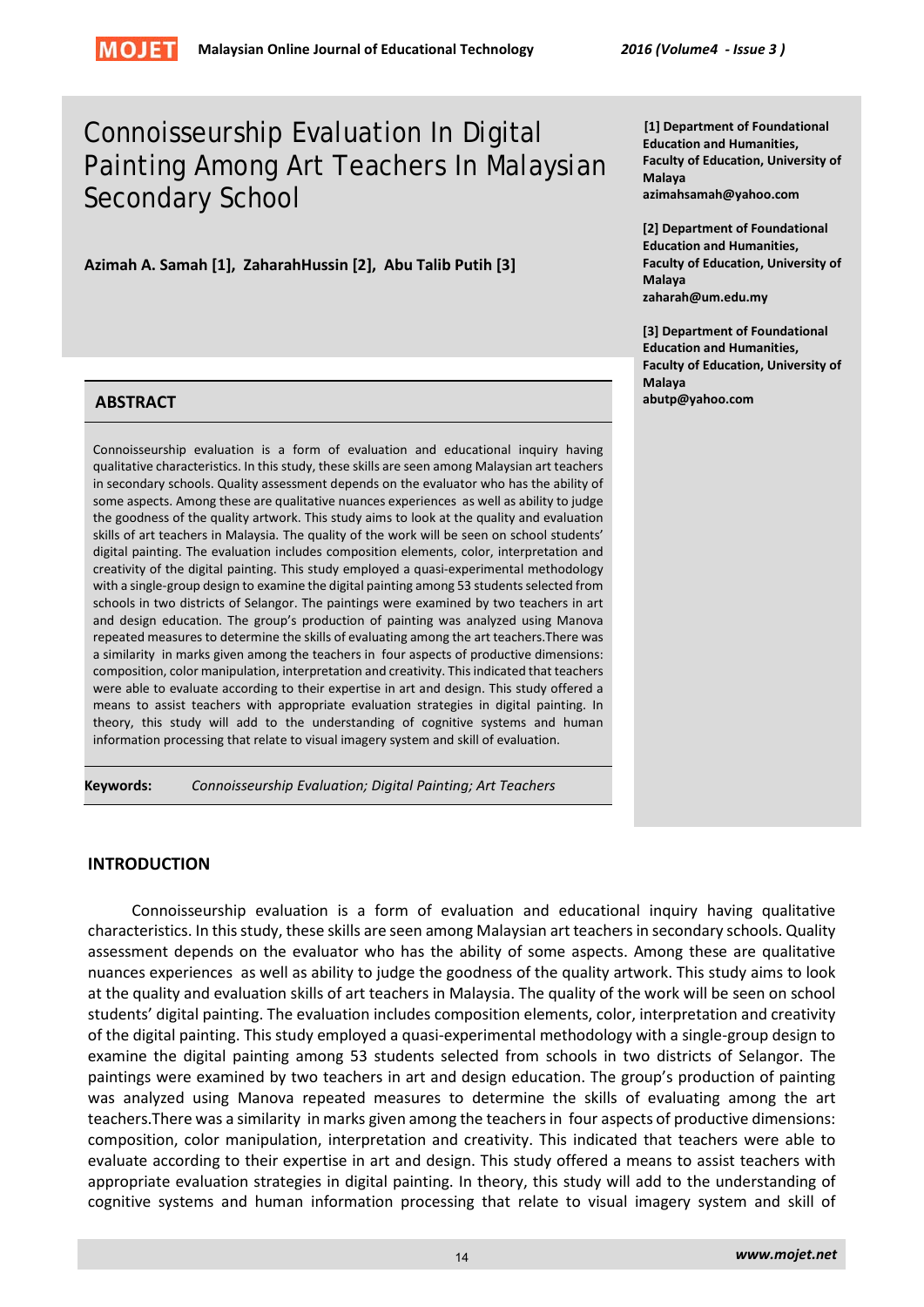

#### evaluation.

Evaluation is defined as a qualitative judgment of specified value. Assessment generally involves measurement form and is usually expressed in quantitative statement. Assessment is useful because it not only provides information but enables one to see the effectiveness of teaching and learning by variable degrees of accuracy (Banks, 2012). Among the questions arising in the assessment of art is to which extent the needs of assessment? How should the aesthetic quality and creativity be measured? Do measurement processes restrict or impede the quality in art judgment (Taylor & Nolen, 2008; Vickerman, 1986).

Rating a painting is part of art and design evaluation that is considered too diverse and tends to be individual. It is a student's personal activity that does not need to be assessed as assessment in

math and science. Subjects such as science and mathematics are governed by a set of rules that provide consistent results. Therefore, assessment of student ability can be objectively implemented. Art and design is not related to the detailed solution of a problem. It is more about looking at diversity issues of the artwork. Therefore the quality assessment in art and design education is not subject to a set of common rules of governance. The main justification for the arts subject's position in the curriculum is more of opportunity to develop the mindset and skills as well as ability and self-expression (Allison, 1986; Hackett, 2016).

The issue of objectivity in art is the possibility of making an assessment of skills, knowledge, values and attitudes. This output is calculated as important in education. This requires the evaluator to make the specification of performance at various levels of student progress and explain the art assessment criteria. Objectivity is typically used in extracurricular activities that lead to the facts and evidence (Aspin, 1986; Guskey & Lee, 2013).

#### **Connoisseurship Evaluation in Art Education**

Connoisseurship evaluation is a form of educational inquiry, which had the characteristics of qualitative evaluation. It refers to one's expertise in terms of "sense" evaluation in form of art criticism such as literature, theater, film, music and visual arts. Evaluator in the term of connoisseur is a competent appraiser to make a critical assessment based on knowledge (Funk & Wagnalls, 1984). The ability to make refinements in the discrimination between complexity and fine quality are examples of so-called connoisseurship. Connoisseurship is the art of appreciation.

The qualitative mode stand at the end of the assessment formulation. It is from the meaning the student achieved. Artwork is seen entirely qualitatively. This includes performing arts such as symphony, poetry, ballet and visual arts as well. It is subject to the capacity that evokes the perceptive power of one's intelligence experience that leads to the artwork. Connoisseurship is a manifestation of the experience perception. It serves as a transaction between the quality of the environment and what we bring to the quality. This experience character is influenced by our ability to differentiate between the qualities that are seen (Stufflebeam, 1981).

The ability to make refinements and discrimination between complexity and fine quality are examples of so-called connoisseurship. Connoisseurship is the art of appreciation. Connoisseurship is also a process. How to understand connoisseurs? It is a matter of recognition (Barnett, 1994). This recognition or identification requires perceptive power or the ability to differentiate and experiencing connection. For example the quality of the tongue sensation in enjoying a variety of drinks. It is the interplay of experience in qualitative connection (Eisner, 1998a).

Connoisseurship requires sense of concern, awareness and the quality of appearance. In this study context, the quality of the painting appearance is the most dominant in determining the evaluation (Ebitz, 1988). Among these are compositions, color and textures on the painting. All of these qualities along with other criteria, forms the appearance of a painting which provides potential experience. Experiencing this transaction is a manifestation of the evaluator's qualitative intelligence. Connoisseurship relies on high level of qualitative intelligence in the domain of operation. In this context it refers to the domain of art appreciation which is one of the criteria of painting evaluation (Eisner, 2003; Maginnis, 1990).

Connoisseurship also depends on the ability to experience and feel the quality of a sample from a larger set of quality. It is not as easy as an aspect of the senses alone. Perception is one of the focus sensing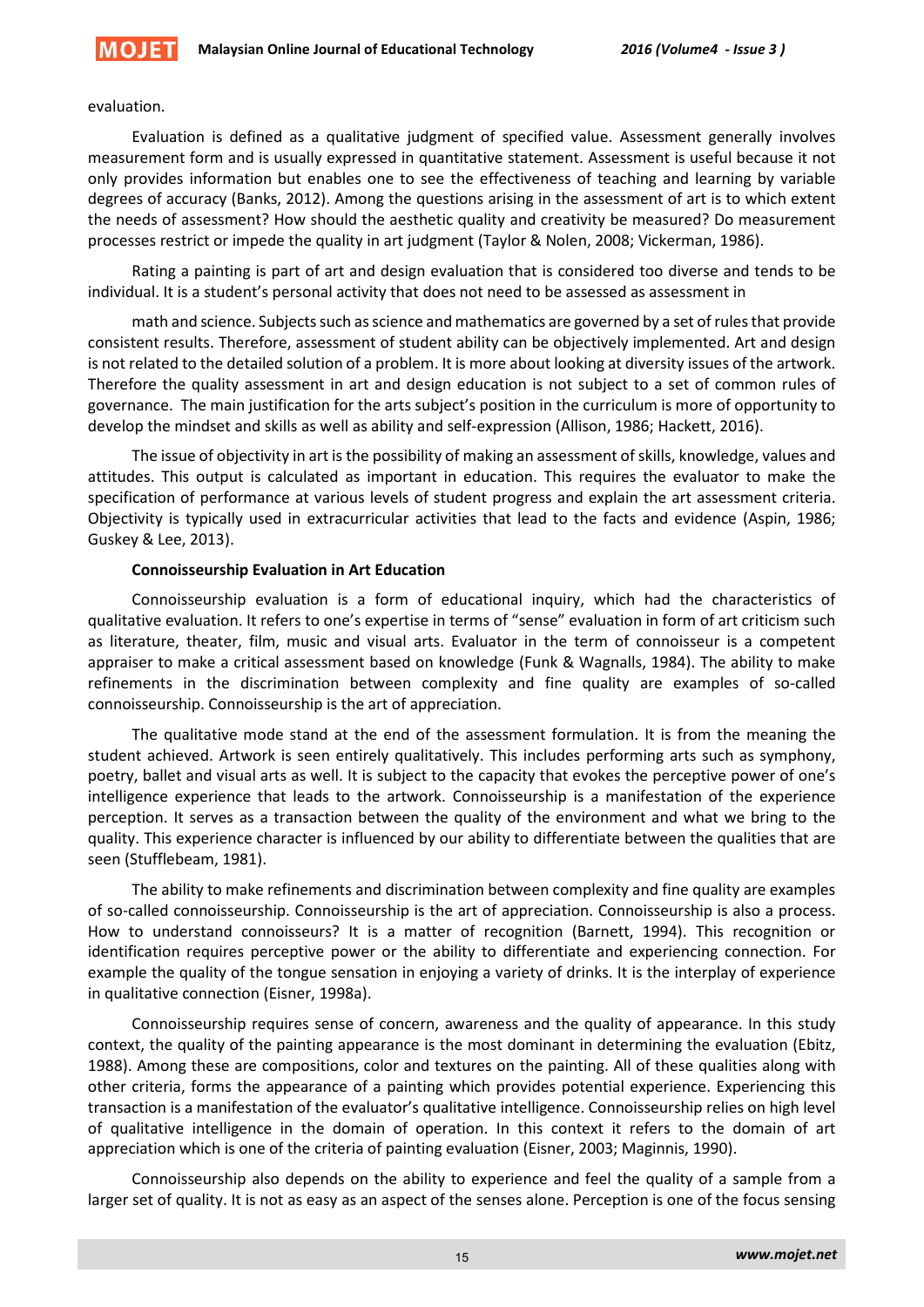

quality aspects besides the overall of quality available. Evaluators may feel the effect later through different talented quality artwork and link it with their quality of experience. Students' artwork even students themselves, are never the same. The evaluator can determine the grade of each painting and assign it into a rating class (Stokrocki, 1991). In order to determine it into the correct rating class, it should be within the scope of perception. This includes considering the difference between the perception details. Therefore reference memory faculties of perception are needed. It refers to the concept of composition, color, texture and creativity (Eisner, 2002).

# **Prior Knowledge Usefulness (antecedent) In Connoisseurship**

The evaluation connoisseurship is more than the ability to distinguish subtle and complex quality in painting. It is not just about differentiating another painting into sensory memory, but also influence the evaluator's understanding of the conditions that may trigger such quality. It contributes to the ability to feel the experience. Each painting itself is a manifestation of the design principles. Knowledge of the design principles gives the ability to experience the quality of the painting to be evaluated (Stokrocki, 1991).

Prior knowledge factors or antecedent factors are relevant to feel the painting quality. Knowledge of antecedent factors can provide guidance in finding quality and assessing the painting. Furthermore connoisseurship allows adjustment in the evaluation process based on guesses (Eisner, 1998b).

Quality assessment depends on the evaluator who has the ability of some aspects. Among these are qualitative nuances experiences as well as ability to judge the goodness of the artwork quality. At the end of the process, the qualitative experience is a quality of measurement rather than a formula. Paintings do not come in standard form. Color values and their nature are varied. The difference in raw materials such as canvas and color pigments should be taken into account in determining the quality of a painting (Sanders & Davidson, 2003).

# **Epistemic Vision.**

Connoisseurship process can be understood as an example of epistemic vision. Episteme refers to knowledge and epistemic vision is a storage form of epistemic knowledge acquired through vision. In this case, vision refers to quality that requires sensory sensitivity thus assessment and evaluation of works begin from one's sight. Hence there must be an awareness of the quality of the artwork before judgment is done. The evaluator sensitivity on the quality of art and painting design principles would provide knowledge on the quality of painting itself and also the overall quality of the paintings to be evaluated (Eisner, 1998).

Primary epistemic vision depends on a vision awareness upon certain criteria of an art work. Secondary epistemic vision refers the criteria as a part from a larger set. Obviously artwork evaluations, especially painting should be viewed as a whole rather than a separate unit. Connoisseurship is acquiring visual meaning through complicated, nuanced and subtle aspects in a field of interest (Freedberg, 2006).

Connoisseurship is art appreciation. To appreciate a work of art means one must feel the quality that formed the artwork and understand its contents. It includes judging the value contained in it. Connoisseurship as an appreciation not only requires a positive aspect alone. What is desired is a complex experience, smooth and informative. The evaluator can assist individuals to scrutinize something that cannot be detected by the individual. In this process, it increases the level of connoisseurship. Connoisseurship mode is considering the quality of value. It is clear judgment on the quality of painting and depends on the experience of the evaluators. In addition the appropriate application and criteria from the essence of the design principle itself is also important (Freedberg, 2006; Sanders & Davidson, 2003).

# **Expressive Evaluation Criteria**

The assessment should be done expressively similar to the art work as well. Student artwork should be viewed in terms of communicating meaning. What is the message behind the art production? Does selfexpression significantly visualize? This refers to their understanding of the main theme. Students' self communication should consider on mood, feeling or whatever they want to express. In approaching art, the composition or arrangement should display confidence and freedom. This can be detected through the efficiency and certainty in dealing with the main subject and the medium. The lines must be clear and decisive, accurate according to size, smooth, flowing and seamless. However, it must be composed with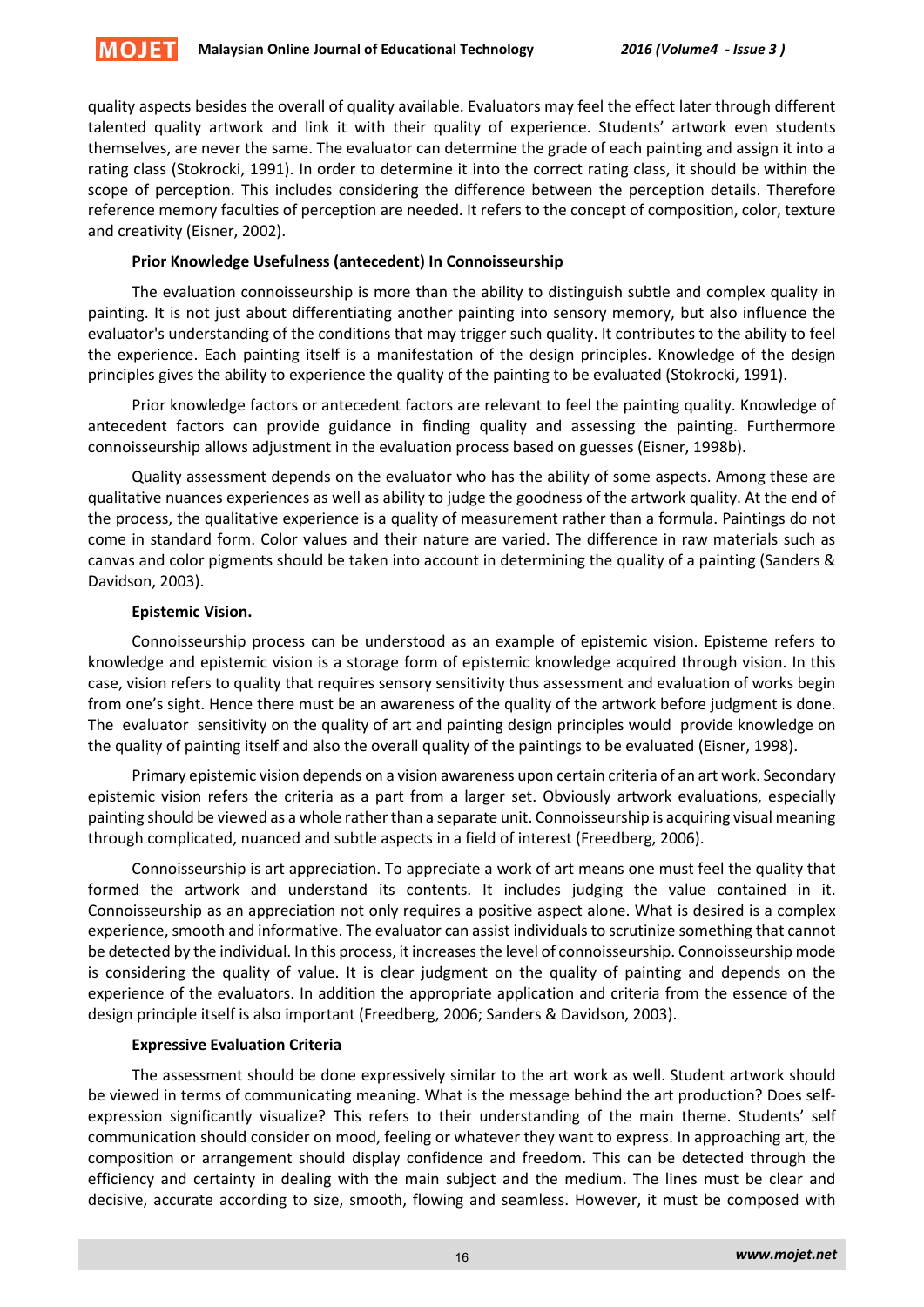**MOJET** 

feeling that showed the artists know what they are doing. Compositions lacking in confidence and competence portray an imitation, mimicry and stereotype (Michael, 1980; Stufflebeam, 1981).

In addition, the evaluator should also examine the aesthetic sensitivity and harmony composite organization. This requires a deep knowledge of art. Basic aspects of aesthetic consideration is the perfect arrangement, unity and consistency. The structure includes not only the look and shape but also the color, texture and other elements in the arrangement. Students will prepare and it is composed in a different way and there is not one artwork done in the same way (Parsons, 1996; Sinclair, 2015).

Something that should not be ignored is the element of creativity, uniqueness and authenticity of the artwork being assessed. Various colors irregularities, shape, configuration, composition and genuineness of the study subjects and media applications are indicators to the authenticity and personal statement. Expertise and experience of evaluators is essential in identifying these elements. The evaluator should also be proficient in detecting students' skills in using the art medium and appropriate processes in order to disclose self-expression in their artwork (Dorn, Deja, & Sabol, 2004).

In addition, the involvement of students in enjoying their experience should be taken into account. It means the students' attitudes toward their artwork. Normally their deep involvement can be traced on the sincerity of expression and excellent technique implemented in such works. Individuals who enjoy art work tend to portray the subject of their art work and media with Gestalt theory. There is a remarkable achievement for a given time and the effortness to complete the work (Hergenhahn & Olson, 2005; Wachowiak & Clements, 2001).

All of these discussed attributes prove the cognitive skills, affective and psychomotor with tendency to be developed through a creative art process. Hence the evaluators should have a high level of ability to see those elements in the student's artwork. Evaluators should be able to identify important aspects such as communication, expression, self-confidence, perceptual sensitivity, consistent aesthetic arrangement, creativity, painting skills, enjoyment and satisfaction in students' work. This experience was the highest point of the basic human development capacity of thoughts, feelings and observations. Aesthetic experience is the integration and a value-added during artwork production (Michael, 1980; Nimkulrat, Niederrer, & Evan, 2015).

#### **Artwork observation and assessment based on Artistic Value and Aesthetic Emotions**

Art is different compared to science in terms of methods, experience and observation from a psychological standpoint. It refers to a way of thinking and perception. Based on the theory of artistic, artwork can be considered as a phenomenon or idea to be observed just like other images and create new meaning concept. It is not visible to the naked eye to be interpreted. Artwork in the form of an image can be regarded as an allegory that uses the symbol in delivering a deep understanding. Overall psychological effect of a work of art is indirect (Vygotsky, 1971).

Art requires intellectual touch. Artwork is either invention or evaluating, it is often accompanied with deep emotion even though it is a marginal phenomenon and not part of the art process. Understanding of these observations allow some ideas to be understood. In addition, the pleasure of feeling and soul from the observation is an artistic pleasure. Visual artwork particularly painting comes from the mind training and feelings. There is no other way to deliver the external meaning in order to explore this element because it can only be obtained when an individual includes the whole feelings together. A painter is able to produce perfect lines sparked by the strength of feeling.

If the characteristics of artwork are based on form, so emotion too is a form required in artistic expression. This emotion process is governed by formula from image to the idea, and from idea to emotion. During the image observation, emotion process develop from an emotion form to the next sequel. A good artwork can encourage us to appreciate it and transform it to a better life emotion. Thus the art appraiser must have a sensitivity quality of aesthetic emotion and artistic expression (Bell, 1988; Howard, 1977).

#### **Creativity Evaluation In Painting**

Creativity is a natural instinct and human desire. Creativity is the ability to create new ideas and symbolism and update existing symbolism. Creativity refers to the ability to make a restructuring of existing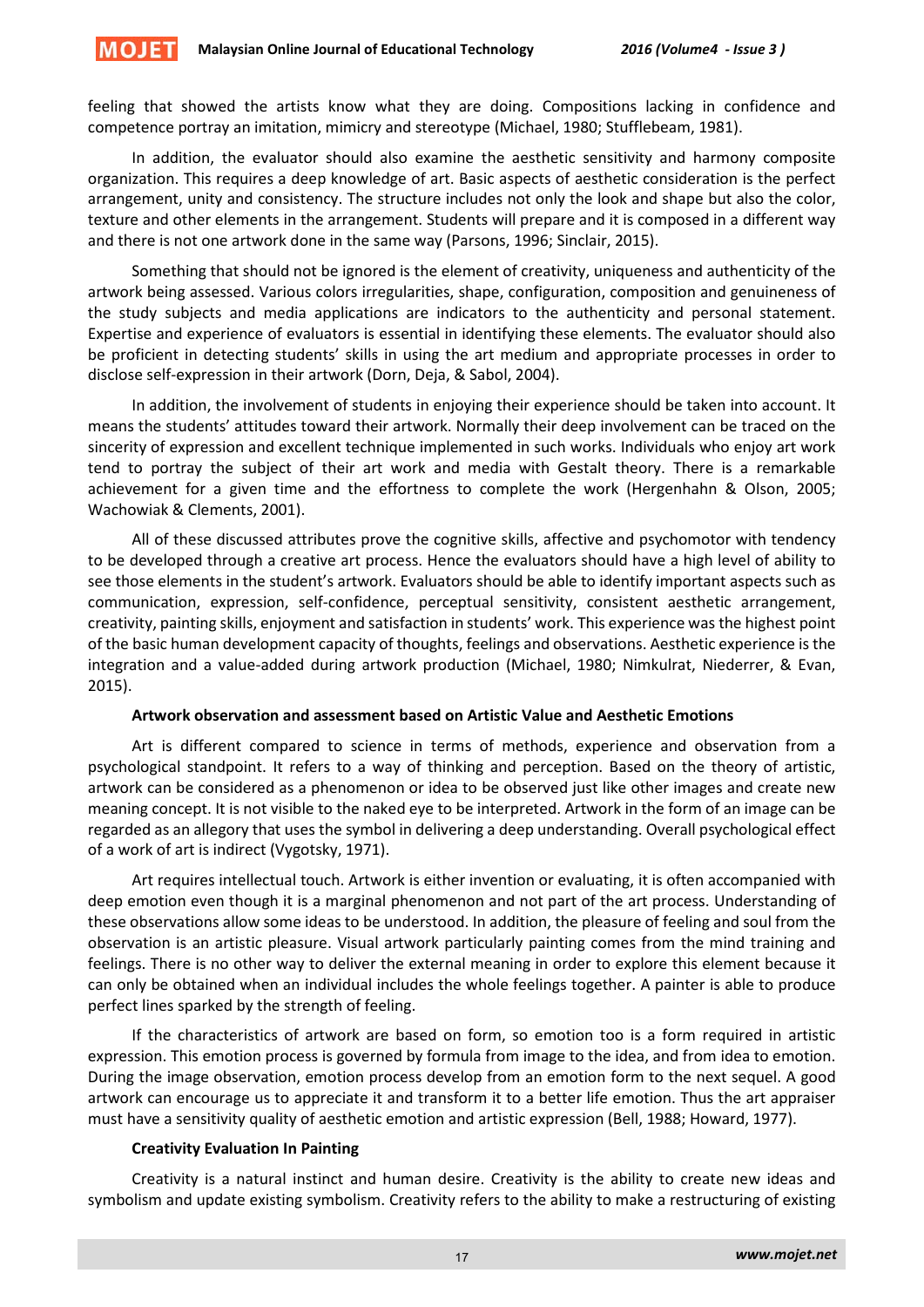**MOJET** 

organizations by consolidating previous ideas to new ideas. Obviously creativity is the ability to create new ideas with improvements and improvisations (Csikszentmihalyi, 1996).

According to Khatena (1999), quoting from Albert Einstein, imagination is most useful in the formation of knowledge and creativity. Imagination is the breath of life to acquire knowledge, to give form and shape. Imagination shapes the life energy derived from the cosmos to the vision, action and expression of creativity. Normal level of creativity happens when imagination leans to the mental and emotional operation. The information processing depends on individual creative action.

Arts education fosters creativity by promoting higher order thinking process, such as a creative imagination. This thinking process encourage creative imagination. Student creatively come out with different elements and material with stylish bold attempt. It is a satisfaction to explore ambiguity and also the ability to recognize a variety of perspectives. In this context evaluators need to acquire the desire that intends to transform ideas, images and feelings in the form of art (Wachowiak & Clements, 2001).

## **Creativity Nurturing Approach and Expression in Painting Production**

In this phase of creative expression development, students focus on creative problem solving and participate in the process of producing original artwork. They develop a natural ability to learn visual art elements such as line, shape, color and begin to organize these elements according to design principles such as balance, contrast and emphasis. Students gain confidence in interpreting the concept and idea when they apply the skills, techniques and methods as an individual expression through a variety of art forms. Hence they develop the flexibility and sensitivity when they understand self-expression as well as the work of others. The role of the evaluator is to detect insights and have art communications digested in their works through the reflection of the theme, mood and feelings (Gee, 2000).

Artworks produced by students are objects that have meaning, display the reflection of artistic and aesthetic value of sensory perception and appreciation. They involve elements of motivation and interaction between students and their environment (Dorn, Deja, & Sabol, 2004).

## **Creative Expression of Painting**

Artists expressions are rather complex because they portray individual situations from different projected view angle, the interpretation and unique personal feelings, thoughts and perceptions about something. In art, this projection is displayed in a visual form. This will be a creative expression as each individual is unique and different. Individual hand work results are different and each has its own uniqueness. Aesthetic value presented here is sensitivity to color, shape, line, texture, movement and value.

This element is neatly arranged and composed together. It evokes the feeling of presence, selfperfection and consolidation of the artist in the work. Art principles such as balance, rhythm, contrast, diversity and consistency bring to the level of perfect order or higher order. At this perfect level, humans are more sensitive and use the natural functions of thinking, feeling and perception to express themselves aesthetically. At this stage there is a quality absorbed in the experience of art (Michael, 1980; Schonau, 1996).

## **The Relation of Artistic Expression and Artwork Authenticity**

This artistic expression enable the evaluator to feel the artists' sensation through their work. They can understand the connection between taste and common interest and the presence of feeling in their artwork. Artwork production, especially painting is becoming more individualistic and imaginative. Evaluators need to bemore sensitive to personal choice based on the acquisition of skills and expertise through the various approaches. This aspect highlights the originality or the genuine work.

In this study, it refers to the artistic value in compositions, colors and textures. This is the beginning of the art appreciation in historical and cultural context for the art creation besides increasing public awareness. However, humans may have different merits assessment of this art form. In the theory of expression, an original work of art is an artifact that expresses experiences beside evoking and maintaining the aesthetic experience (Gardner, 1973; Khatena, 1999; Michael, 1980; Osborne, 1988).

#### **Mental Processes and Creativity**

Creativity is also based on the use of metaphor and analogy and the ability of individuals in processing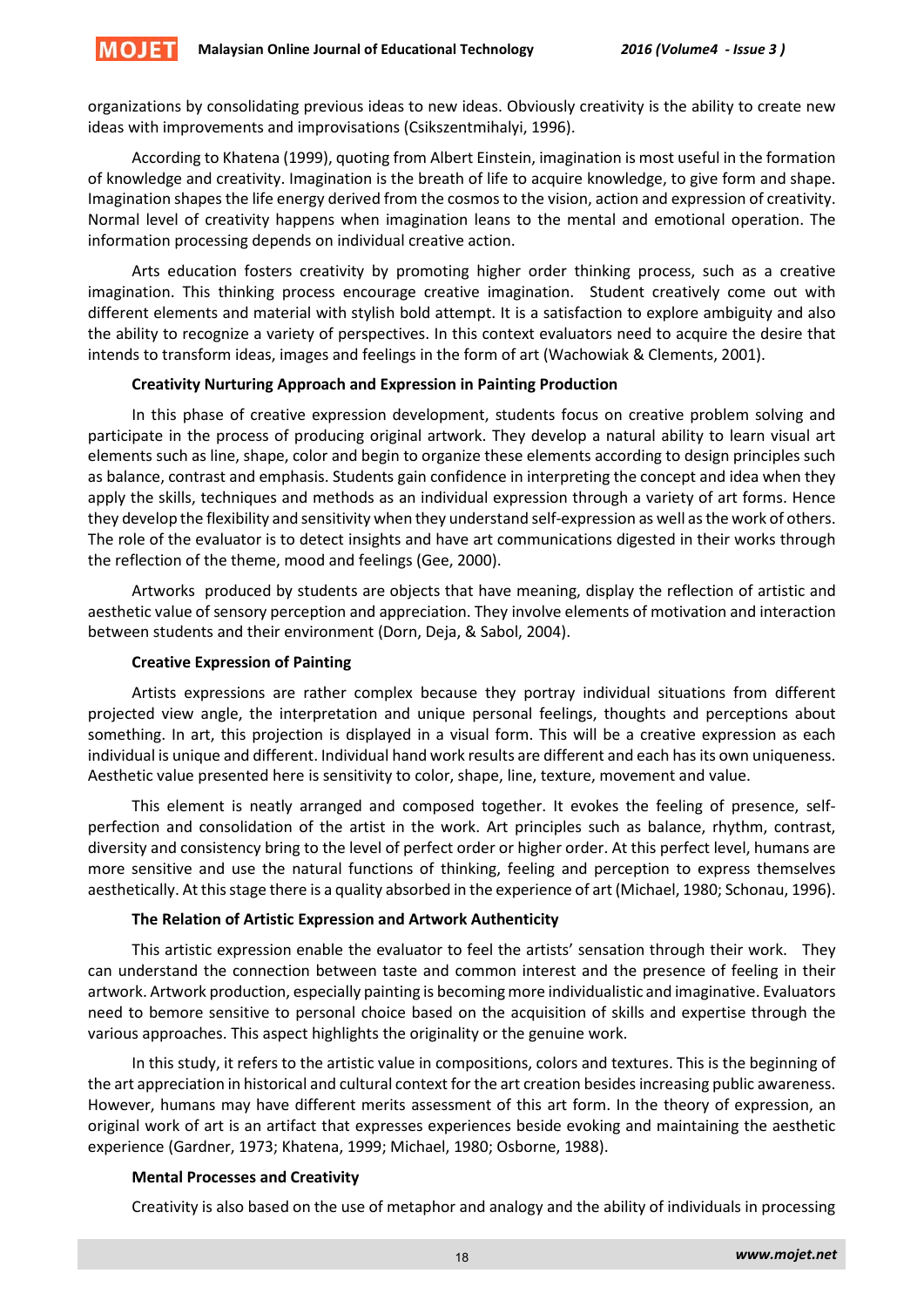

the visual experience and creating a transformation through art (Nasir Hassan Ibrahim & Iberahim Hassan, 2003). This success stems from the perception interpreting skills. In this context, the observations provide visual experience. Individuals understand visual information in various ways. Perception and kinesthetic push, psychological character, is important in the visual process and these determine how we receive and interpret visual messages. This visual literacy development helps visual intelligence to develop creativity. This is because the visual representation of the environment can be replicated and modified in the artwork (Dondis, 1975).

# **Perception Role and Memory in Visual Imagery**

Observation, perception and memory are clearly related since they share common elements. It should be seen together with other topics to get a clear understanding. The fact is that observation is a result of various variables input. A perception study is an attitude more towards behavior study. In the study of perception, the stimulus focus aspect implicitly produce and evoke individual sensory response. Theorists said that stimuli experienced coding, analysis, conversion, storage and reinstatement. This implies an information processing (Dick, 1971). So when an evaluator is given a pictorial stimulus for assesment through painting production, there will be valid observation and by their perception, the information is processed into visual imagery. Visual imagery as a mental process operates based on Gestalt psychology. This process in turn leads to a movement direction of the brain psychomotor translated into evaluating the digital painting.

# **OBJECTIVES**

This study aims at investigating the quality and evaluation skills of art teachers in Malaysia on digital paintings produced by Form Four students in secondary school.The quality of the work will be seen in school students' digital painting. The evaluation includes composition elements, color, interpretation and creativity of the digital painting. The research objectives are:

- 1. To examine the art teachers' visual imagery in evaluating digital paintings that cover aspects of composition, color, interpretation and creativity.
- 2. To examine the art teachers' consistency in judging digital painting.

Connoisseurship evaluation is a form of evaluation and educational inquiry, which have qualitative characteristics. In this study, these skills are seen among Malaysian art teachers in secondary schools. Quality assessment depends on the evaluator who has the ability of some aspects. Among these are qualitative nuances experiences as well as ability to judge the goodness of the quality artwork.

# **Method and methodology procedure**

This study employed a quasi-experimental single-group design to examine the digital painting among 53 students selected from schools in two districts of Selangor. All respondents were given a treatment of using digital media in their production of paintings. The paintings were examined by two teachers. The group's production of painting was analyzed using Manova repeated measurement.

Studies were conducted on two evaluators who are secondary school art teachers. Both of them evaluated the work of digital paintings of 53 Form Four students. Each student produced two digital paintings. This means that the evaluators will assess a total of 106 paintings. Judgements focus on four aspects of composition, color, interpretation and creativity. Data on the four aspects were collected from two works of digital paintings produced by each student. In this study, the independent variable is the evaluator. The dependent variables were student achievement through four aspects, that is composition, color, interpretation and creativity and measured using interval scale. This study aims at analyzing the difference of the scores given by the two evaluators or the art teacher. Data were collected from painting 1 or pre-test and painting 2 or post test. The statistical test used was one-way Manova test.

This study collected data from student involvement in the experimental group. The design carried out was the treatment group from intact group to study the effect of dependent variables (Stanley & Campbell, 1966). The study was conducted using a sample of all students in a class. The paintings were made before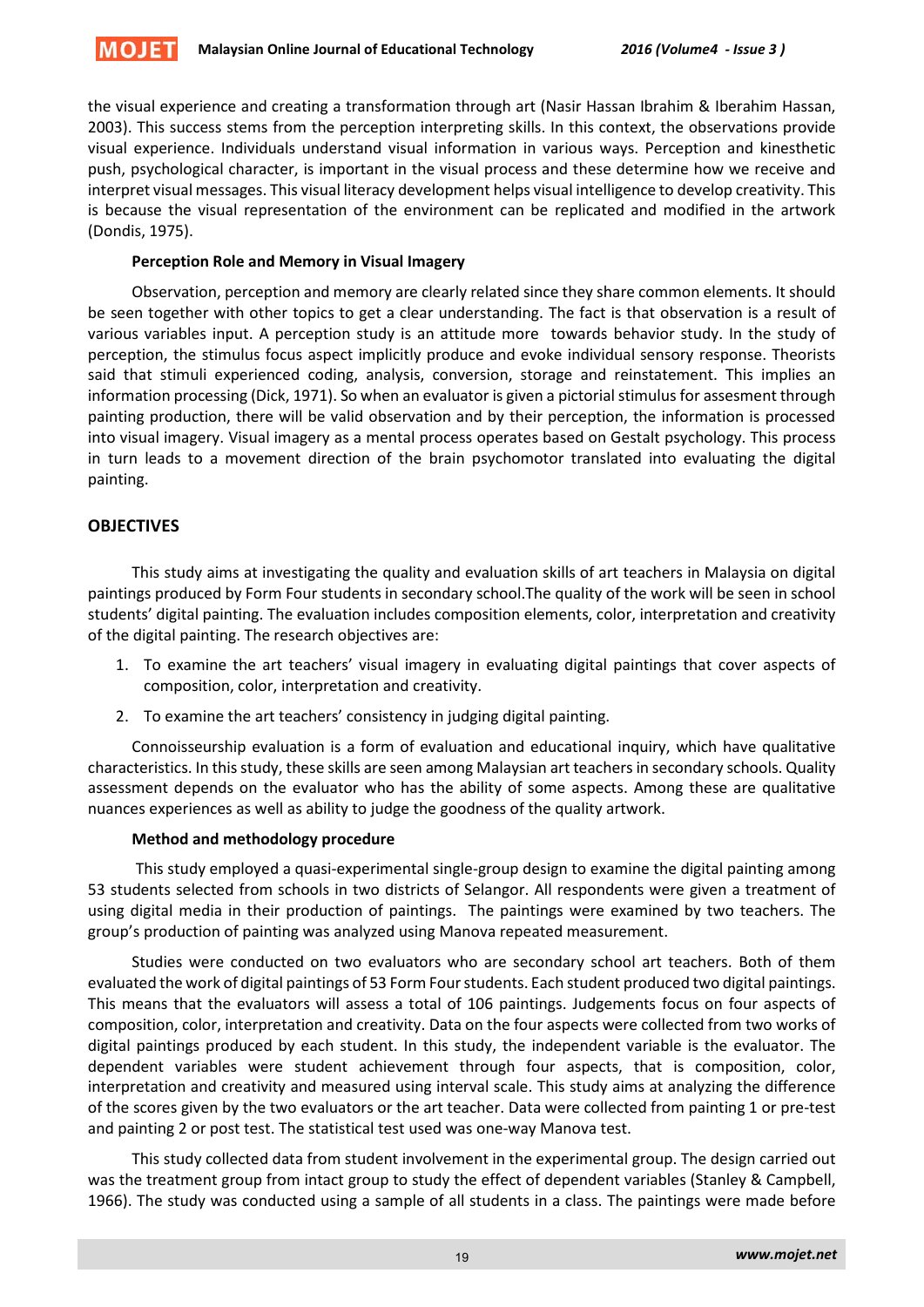

and after treatment. Treatment given was how to manipulate and use Adobe Photoshop as a digital painting medium. Measurement or observation was made by the evaluators in a period before and after treatment.

# **RESULTS AND ANALYSIS**

# Objective 1

To examine the art teachers' visual imagery in the evaluation of digital paintings that cover aspects of composition, color, interpretation and creativity.

| Painting 1/ Pre test | Evaluator                | Mean   | <b>Std. Deviation</b> |
|----------------------|--------------------------|--------|-----------------------|
| Composition          | 1                        | 8.4528 | 2.21504               |
|                      | $\overline{2}$           | 7.9434 | 1.81251               |
| Color                | 1                        | 8.6038 | 2.07864               |
|                      | $\overline{2}$           | 7.8113 | 1.96172               |
| Interpretation       | 1                        | 5.2075 | 1.06263               |
|                      | $\overline{\phantom{a}}$ | 4.8302 | 1.01405               |
| Creativity           | 1                        | 5.0377 | .87623                |
|                      | 2                        | 4.6604 | 1.01798               |

**Table 1 Evaluator Mean in Painting 1 / Pre Test**

Referring to the mean value of each independent variable between the scores given by both evaluators, the evaluation showed that the mean area is close. The difference is quite small (mean score: evaluator 1 = 8:45, evaluator 2 = 7.94). Similarly, in color, the mean difference between the two evaluators was not significant (mean score: evaluator 1 = 8.60, evaluator 2 = 7.81). There is very little difference in terms of interpretation (mean score: evaluator  $1 = 5.20$ , evaluator  $2 = 4.83$ ). The fourth aspect of creativity also recorded a marginal difference (mean score: evaluator 1 = 5:04, evaluator 2 = 4.66).

## **Table 2 Manova Pre test / Painting 1Multivariate Testsa**

| <b>Effect</b> |                    | Value |             | <b>Hypothesis df</b> | Error df | Sig. |
|---------------|--------------------|-------|-------------|----------------------|----------|------|
| Evaluator     | Pillai's Trace     | .080  | $2.183^{b}$ | 4.000                | 101.000  | .076 |
|               | Wilks' Lambda      | .920  | $2.183^{b}$ | 4.000                | 101.000  | .076 |
|               | Hotelling's Trace  | .086  | $2.183^{b}$ | 4.000                | 101.000  | .076 |
|               | Roy's Largest Root | .086  | $2.183^{b}$ | 4.000                | 101.000  | .076 |

Overall, the results of Pillai's Trace Multivariate tests showed that there is no significant main effect of independent variables for the evaluator category [*F* (4, 101) = 2:18, *p* > .05] on the four dependent variables. Based on the results of this analysis, clearly proven there is no score difference was given by the two art teachers.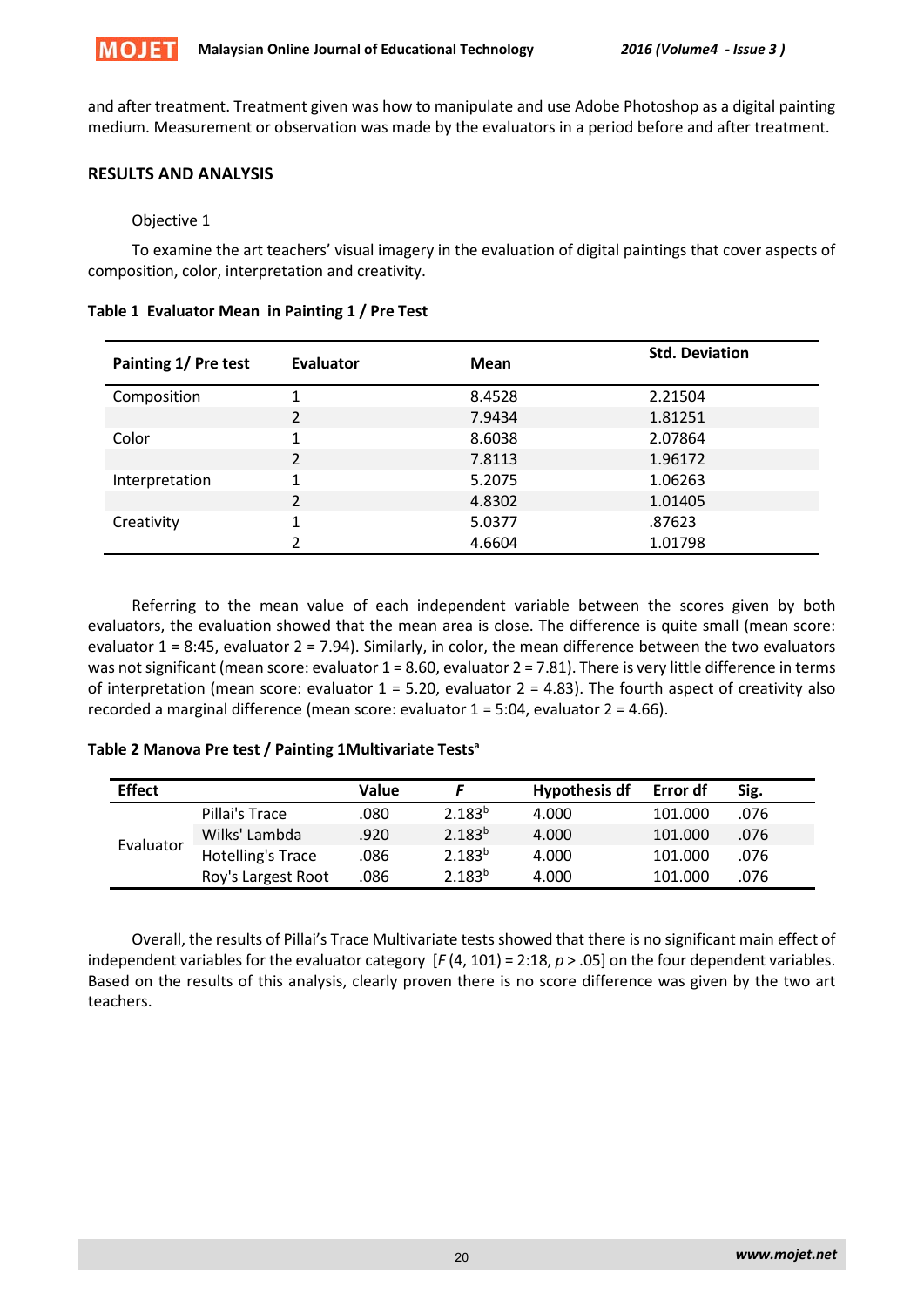| Painting 2/ Post test | Evaluator      | Mean   | <b>Std. Deviation</b> |
|-----------------------|----------------|--------|-----------------------|
| Composition           |                | 9.7358 | 2.07690               |
|                       | 2              | 9.2830 | 1.98434               |
| Color                 | 1              | 9.9811 | 2.17052               |
|                       | $\mathcal{L}$  | 9.4906 | 2.17169               |
| Interpretation        | 1              | 5.8868 | 1.48920               |
|                       | $\overline{2}$ | 5.7547 | 1.41293               |
| Creativity            | 1              | 5.5283 | 1.43586               |
|                       |                | 5.6226 | 1.28940               |

# **Table 3 The results of Manova Painting 2 / post test**

Table 3 shows a relatively small difference in mean value for the composition skill aspect (mean score: evaluator 1 = 9.74, evaluator 2 = 9:28). Similarly, in color, the mean difference between the two evaluators was not significant (mean score: evaluator 1 = 9.98, evaluator 2 = 9.49). There is very little difference in terms of interpretation (mean score: evaluator  $1 = 5.89$ , evaluator  $2 = 5.76$ ). The fourth aspect of creativity also recorded a marginal difference (mean score: evaluator 1 = 5:53, evaluator 2 = 5.62).

| <b>Source</b>                                       | <b>Dependent</b><br>Variable | Type III Sum of<br><b>Squares</b> | df           | <b>Mean</b><br><b>Square</b> | F     | Sig. |
|-----------------------------------------------------|------------------------------|-----------------------------------|--------------|------------------------------|-------|------|
| Evaluator                                           | Composition                  | 5.434                             | $\mathbf{1}$ | 5.434                        | 1.317 | .254 |
|                                                     | Color                        | 6.377                             | $\mathbf{1}$ | 6.377                        | 1.353 | .247 |
|                                                     | Interpretation               | .462                              | $\mathbf{1}$ | .462                         | .219  | .640 |
|                                                     | Creativity                   | .236                              | $\mathbf{1}$ | .236                         | .127  | .723 |
| Error                                               | Composition                  | 429.057                           | 104          | 4.126                        |       |      |
|                                                     | Color                        | 490.226                           | 104          | 4.714                        |       |      |
|                                                     | Interpretation               | 219.132                           | 104          | 2.107                        |       |      |
|                                                     | Creativity                   | 193.660                           | 104          | 1.862                        |       |      |
| Total                                               | Composition                  | 10020.000                         | 106          |                              |       |      |
|                                                     | Color                        | 10544.000                         | 106          |                              |       |      |
|                                                     | Interpretation               | 3811.000                          | 106          |                              |       |      |
|                                                     | Creativity                   | 3489.000                          | 106          |                              |       |      |
|                                                     | Composition                  | 434.491                           | 105          |                              |       |      |
| Corrected<br>Total                                  | Color                        | 496.604                           | 105          |                              |       |      |
|                                                     | Interpretation               | 219.594                           | 105          |                              |       |      |
|                                                     | Creativity                   | 193.896                           | 105          |                              |       |      |
| a. $R$ Squared = .013 (Adjusted $R$ Squared = .003) |                              |                                   |              |                              |       |      |
| b. $R$ Squared = .013 (Adjusted $R$ Squared = .003) |                              |                                   |              |                              |       |      |
| c. R Squared = .002 (Adjusted R Squared = $-.007$ ) |                              |                                   |              |                              |       |      |
| d. R Squared = .001 (Adjusted R Squared = $-.008$ ) |                              |                                   |              |                              |       |      |

## **Table 4 The Results of Manova Painting 2 / post test - Tests of Between-Subjects Effects**

The results of the analysis in Test of Between-Subject Effects in Table 4 showed there is no effect of evaluators category on the dependent variable in the study of the composition assessment color, interpretation and creativity. Results of the analysis prove there is no significant effect of the evaluator category on the composition  $[F(1, 104) = 1:32 \, p > .05]$  and color  $[F(1, 104) = 1:35, p > .05]$ . Similarly, there were no significant effects for the interpretation assessment [*F* (1, 104) = .219, *p* > .05] and evaluation of creativity  $[F (1, 104) = .127, p > .05]$  among evaluators in this study. The results showed there was no significant effect of evaluator category of all dependent variables of the four assessment aspects in this second digital painting.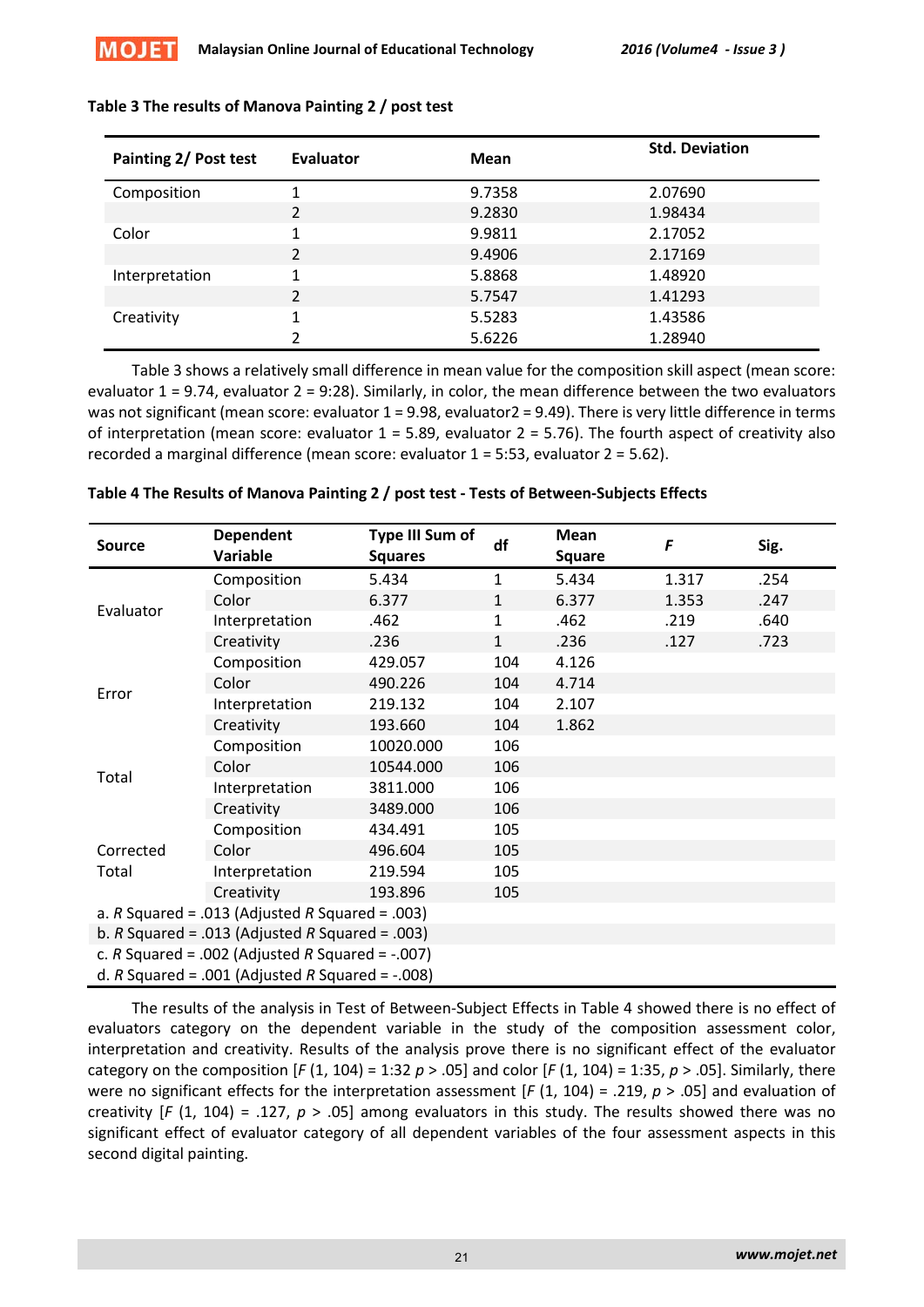## Objective 2

To examine the art teachers' consistency in judging digital painting.



*Figure 1.* Mean difference graph lines for Painting 1 / Pre-Test.

Lines in Figure 1 show the differences of the mean values are quite small between the two evaluators for the four aspects of composition, color, interpretation and creativity. For composition and color, at one point the line is crossed. It shows the similarity in values given by the two evaluators in terms of composition and color in digital painting. There is a somewhat flat line graph for interpretation and creativity aspect. Parallel line graph shows consistency in giving scores between the two evaluators.



*Figure 2.* Line graph for mean difference in Painting 2 / Post-Test.

Lines in Figure 2 show the differences of the mean values are quite small between the two evaluators for the four aspects of composition, color, interpretation and creativity. For composition and color, the lines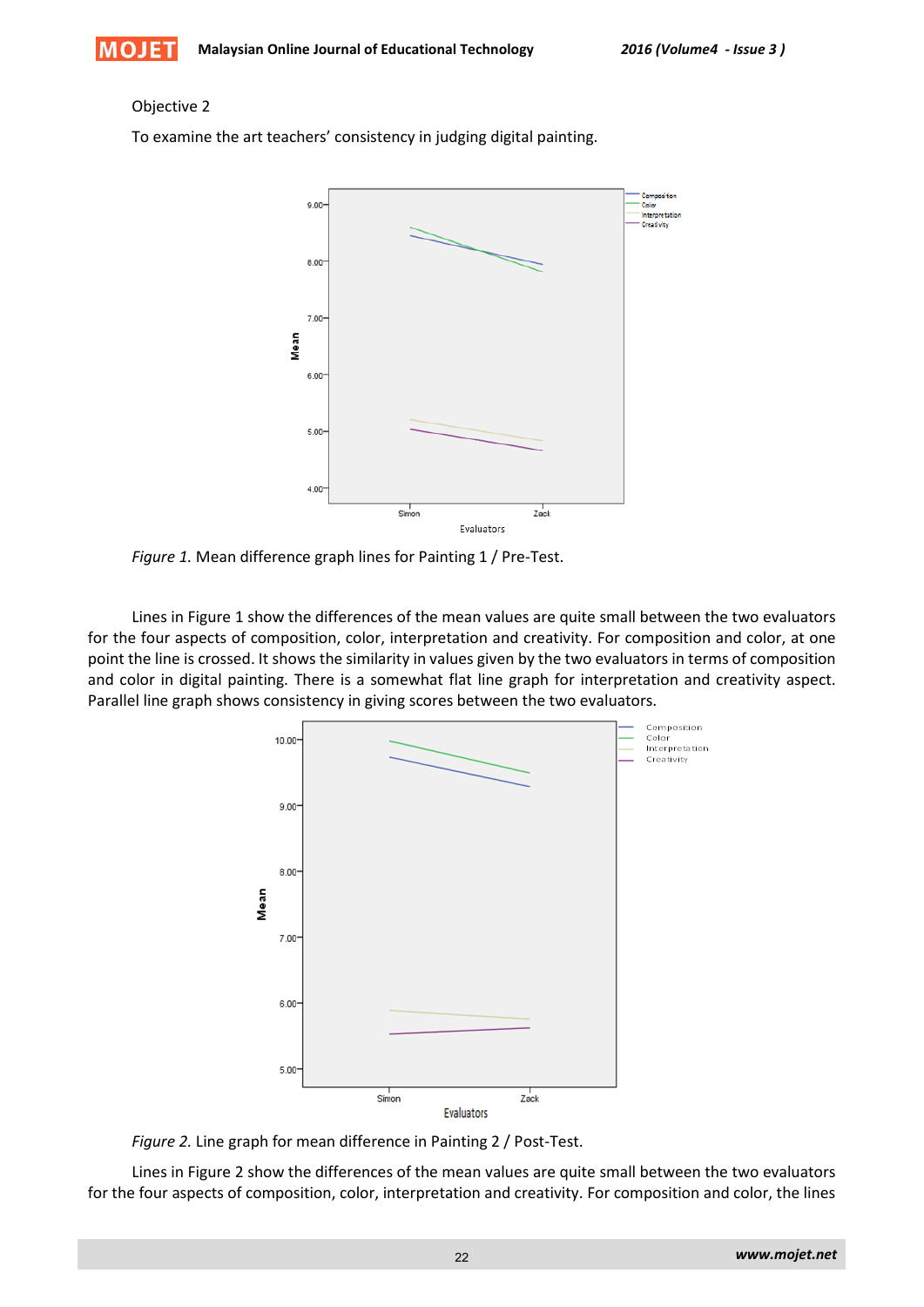

are parallel. It shows consistency in the valuation given by the two evaluators in terms of composition and color in digital painting. The line graph is somewhat flat for interpretation and creativity aspect. It shows the differences in the mean value are very small between the two evaluators.

# **RESEARCH FINDING**

There was a similarity in marks given among the teachers in four aspects of productive dimensions: composition, color manipulation, interpretation and creativity. This was to indicate that teachers were able to evaluate according to their expertise in art and design and painting as well. This study offered a means to look at and compare teachers' appropriate evaluation strategies in digital painting (Shinkfield & Stufflebeam, 1995).

In theory, this study will add to the understanding of cognitive systems and human information processing that relate to visual imagery system and skill of evaluation.The main point here is the perception and interpretation of the evaluator in an assessment situation is influenced by the relevant knowledge scope. The relevant knowledge of detailed assessment scope are not necessarily limited to the knowledge of mere observation only. In addition, the evaluator's understanding of the theory of teaching and learning as well as sensitivity to the demands of the educational process, needs to be seen and interpreted (Dunleavy, 2005; Foss, 2005)

Knowledge relevant to the observation in this evaluation situation arises from a general knowledge regarding the theory of education and specific knowledge of visual art itself. In general, knowledge domain widened the concern on the assessment situation. Therefore an experience will increase differently. Knowledge is relevant to the situation which provided new insights that can be reviewed. Knowledge can also be a limit to evaluators' perceiving in certain situations. Hence the evaluators must be among specialists in visual arts, especially painting (Denton 2005; Eisner, 2002).

The antecedent knowledge provided useful indications and gave shape to perception and evaluation. What is observed is normally influenced by this knowledge (Dake, 2005).

From one perspective, the assessment of connoisseurship dimension aimed at testing students to ensure their academic achievements. It appeared as a possible way to identify student skill in producing painting. Connoisseurship evaluation is practical and in line with the school teaching and learning methods (Barry, 2005).

# **REFERENCES**

- Allison, B. (1986). Some aspects of assessment in Art and Design Education. In M. Ross (Ed.), *Assessment in arts education* (Vol. 6, pp. 113 - 129). Oxford, UK: Pergamon Press.
- Aspin, D. N. (1986). Objectivity and assessment in the Arts: The problem of aesthetic education. In M. Ross (Ed.), *Assessment in arts education* (Vol. 6, pp. 29 - 51). Oxford, UK: Pergamon Press.
- Banks, S. R. (2012). *Classroom assessment: Issues and practices*. Long Grove, IL: Waveland Press.
- Barnett, R. (1994). Power, enlightenment and quality evaluation. *European Journal of Education, 29,* 165 179. doi:10.2307/1561639
- Barry, A. M. (2005). Perception theory. In K. L. Smith, S. Moriarty, K. Kenney, & G. Barbatsis (Eds.), *Handbook of visual communication: Theory, methods, and media* (pp. 45 - 62). New York, NY: Routledge.
- Bell, C. (1988). The aesthetic hyphothesis. In G. H. Hardiman & T. Zernich (Eds.), *Discerning Art: Concept and issues* (pp. 3-15). Illinois: Stipes Publishing Company.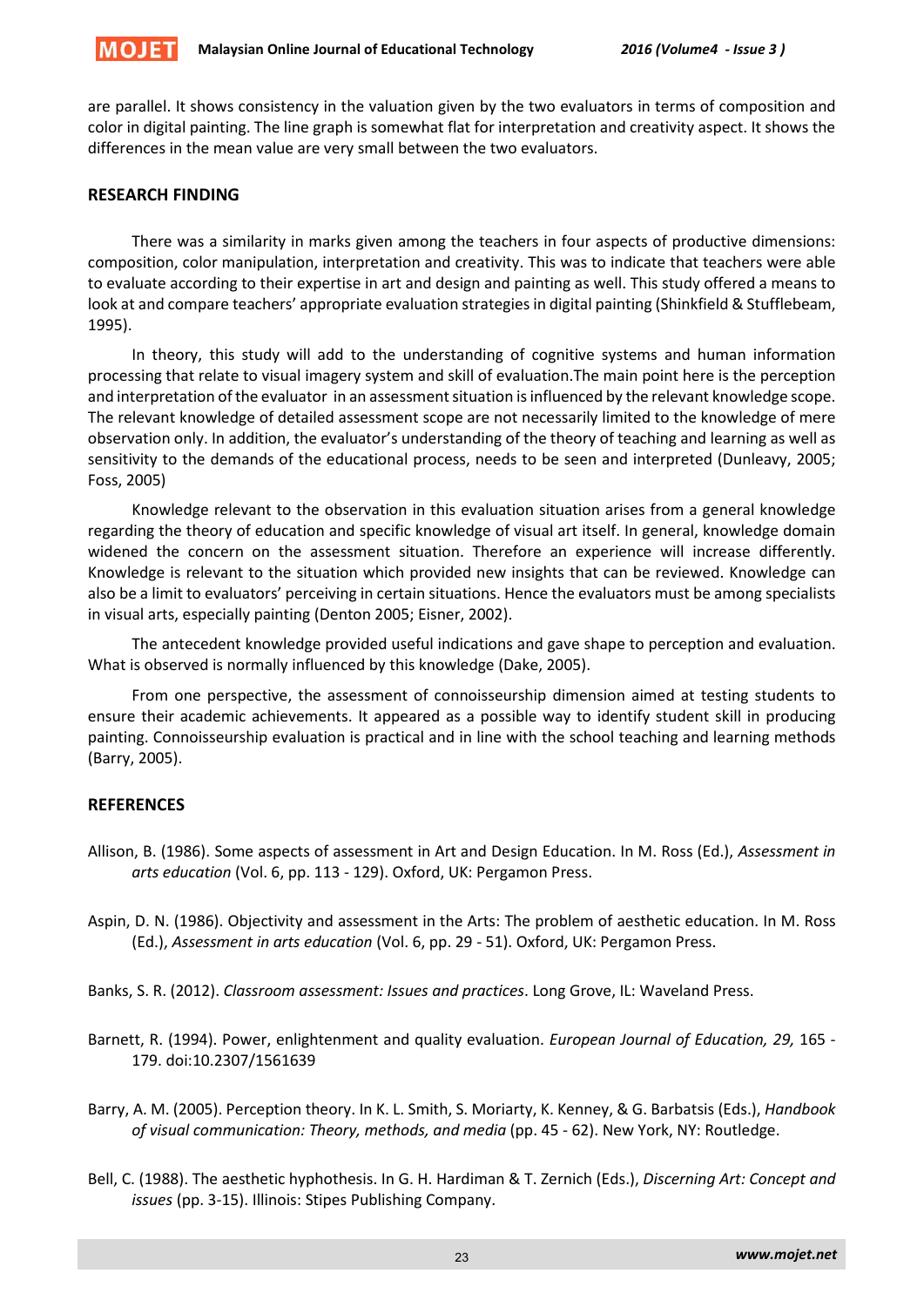

- Bell, C. (1988). The Aesthetic Hyphothesis. In G. H. Hardiman & T. Zernich (Eds.), Discerning Campbell, D. T., & Stanley, J. C. (1966). *Experimental and quasi-experimental designs for research*. Chicago, IL: Rand-McNally.
- Csikszentmihalyi, M. (1996). *Creativity: Flow and the psychology of discovery and invention*. New York, NY: Harper Collins.
- Dake, D. (2005). Creative visualization. In K. L. Smith, S. Moriarty, K. Kenney, & G. Barbatsis (Eds.), *Handbook of visual communication: Theory, methods, and media* (pp. 3-24 ). New York, NY: Routledge.
- Denton, C. (2005). Examining documentary photography using the creative method. In K. L. Smith, S. Moriarty, K. Kenney, & G. Barbatsis (Eds.), *Handbook of visual communication: Theory, methods, and media* (pp. 405 - 42 ) . New York, NY: Routledge.
- Dick, A. O. (1971). Perception as information processing: A stage analysis. In J. Eliot (Ed.), *Human Development and Cognitive Processes* (pp. 149 - 171). New York: Holt, Rinehart and Winston.

Dondis, D. A. (1975). *A primer of visual literacy*. Massachusset: Massachussets Institute of Technology.

Dorn, C. M., Madeja, S. S., & Sabol, F. R. (2004). *Assessing expressive learning*. Mahwah, NJ: Erlbaum.

- Dunleavy, D. (2005). The Image and the Archive: A Semiotic Approach. In K. L. Smith, S. Moriarty, K. Kenney, & G. Barbatsis (Eds.), *Handbook of visual communication: Theory, methods, and media* (pp. 257 - 270). New York, NY: Routledge.
- Ebitz, D. (1988). Connoisseurship as practice. *Artibuset Historiae, 9*(18), 6. doi: 10.2307/1483344
- Eisner, E. W. (1996). Evaluating the teaching of art. In D. Boughton, E. W. Eisner, & J. Ligtvoet (Eds.), *Evaluating and assessing the visual arts in education: International perspectives*(pp. 75-94). New York, NY: Teachers College Press.
- Eisner, E. W. (1998a). *The enlightened eye: Qualitative inquiry and the enhancement of educational practice*. New Jersey: Prentice-Hall.
- Eisner, E. W. (1998b). Does experience in the arts boost academic achievement? *Art Education, 51*(1).
- Eisner, E. W. (2002). *The educational imagination on the design and evaluation of school programs* (3rd ed.). Upper Saddle River, NJ: Prentice Hall.
- Eisner, E. W. (2003). Educational connoisseurship and educational criticism: An arts-based approach to educational evaluation. In T. Kellaghan, D. L. Stufflebeam, & L. A. Wingate (Eds.), *International handbook of educational evaluation* (pp. 153-166). London, UK: Kluwer.
- Freedberg, D. (2006). Why connoisseurship matters. *Munuscula Amicorum: Contributions on Rubens and his colleagues in honour of Hans Vlieghe.* Columbia: Brepols.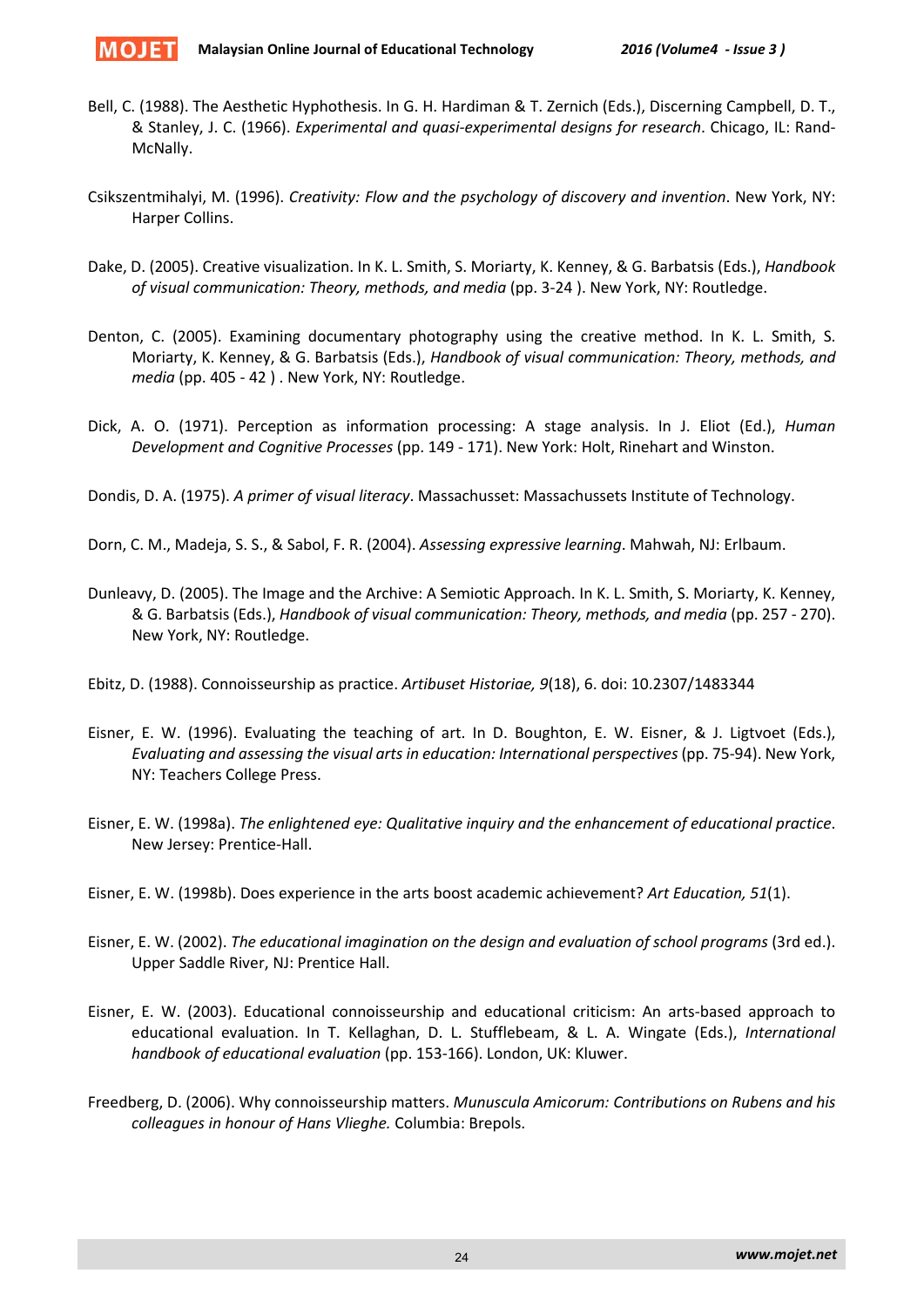

- Foss, S. K. (2005). Theory of visual rhetoric. In K. L. Smith, S. Moriarty, K. Kenney, & G. Barbatsis (Eds.), *Handbook of visual communication: Theory, methods, and media* (pp. 141 - 152). New York, NY: Routledge.
- Funk, & Wagnalls. (1984). *Funk & Wagnalls new encyclopedia* (Vol. 17th). United States: Funk & Wagnalls Corporation.

Gardner, H. (1973). *The Arts and human development*. New York, NY: Wiley.

- Gee, K. (2000). *Visual arts as a way of knowing*. CA: Stenhouse Publishers/The Galef Institute.
- Guskey, T. R., & Lee Ann Jung. (2013). *Answers to Essential Questions About Standards, Assessments, Grading, & Reporting*. Thousand Oaks, CA: Corwin Press.
- Hackett, P. M. W. (2016). *Psychology and philosophy of abstract art: Neuro-aesthetics, perception and comprehension.* London: Springer Nature.
- Hergenhahn, B. R., & Olson, M. H. (2005). *An introduction to theories of learning* (7th ed.). New Jersey: Pearson Prentice Hall.
- Howard, V. A. (1977). Artistic practice and skills. In D. Perkins & B. Leondar (Eds.), *The arts and cognition* (pp. 208-240). Baltimore, MD: The Johns Hopkins University Press.
- Khatena, J., & Khatena, N. (1999). *Developing creative talent in Art: A guide for parents and Teachers*. Connecticut: Ablex Publishing Corporation.

Khatena, J., & Khatena, N. (1999). Developing Creative Talent in Art: A Guide for Parents and Teachers.

- Maginnis, H. B. J. (1990). The Role Of Perceptual Learning in Connoisseurship: Morelli, Berenson, and beyond. *Art History, 13*(1). doi:10.1111/j.1467-8365.1990.tb00381.x
- Md. Nasir Ibrahim, & Iberahim Hassan. (2003). *Pendidikan Seni Untuk Maktab & Universiti*. Kuala Lumpur: PTS.
- Michael, J. A. (1980). Studio art experience: The heart of art education. *Art Education, 33*(2)*,* 15-19.
- Nimkulrat, N., Niedderer, K., & Evans, M. A. (2015). On Understanding Expertise, Connoisseurship, and Experiential Knowledge in Professional Practice. *Journal of Research Practice, 11*(2).
- Osborne, H. (1988). What is a Work of Art? In G. H. Hardiman & T. Zernich (Eds.), *Discerning Art: Concept and issues* (pp. 16-24). Illinois: Stipes Publishing Company.
- Parsons, M. J. (1996). Response to Papers by Rush and Haynes The Assessment of Studio Work and the Distrust of Language. In D. Boughton, E. W. Eisner, & J. Ligtvoet (Eds.), *Evaluating and assessing the visual arts in education: International perspectives* (pp. 54-67). New York: Teachers College Press.